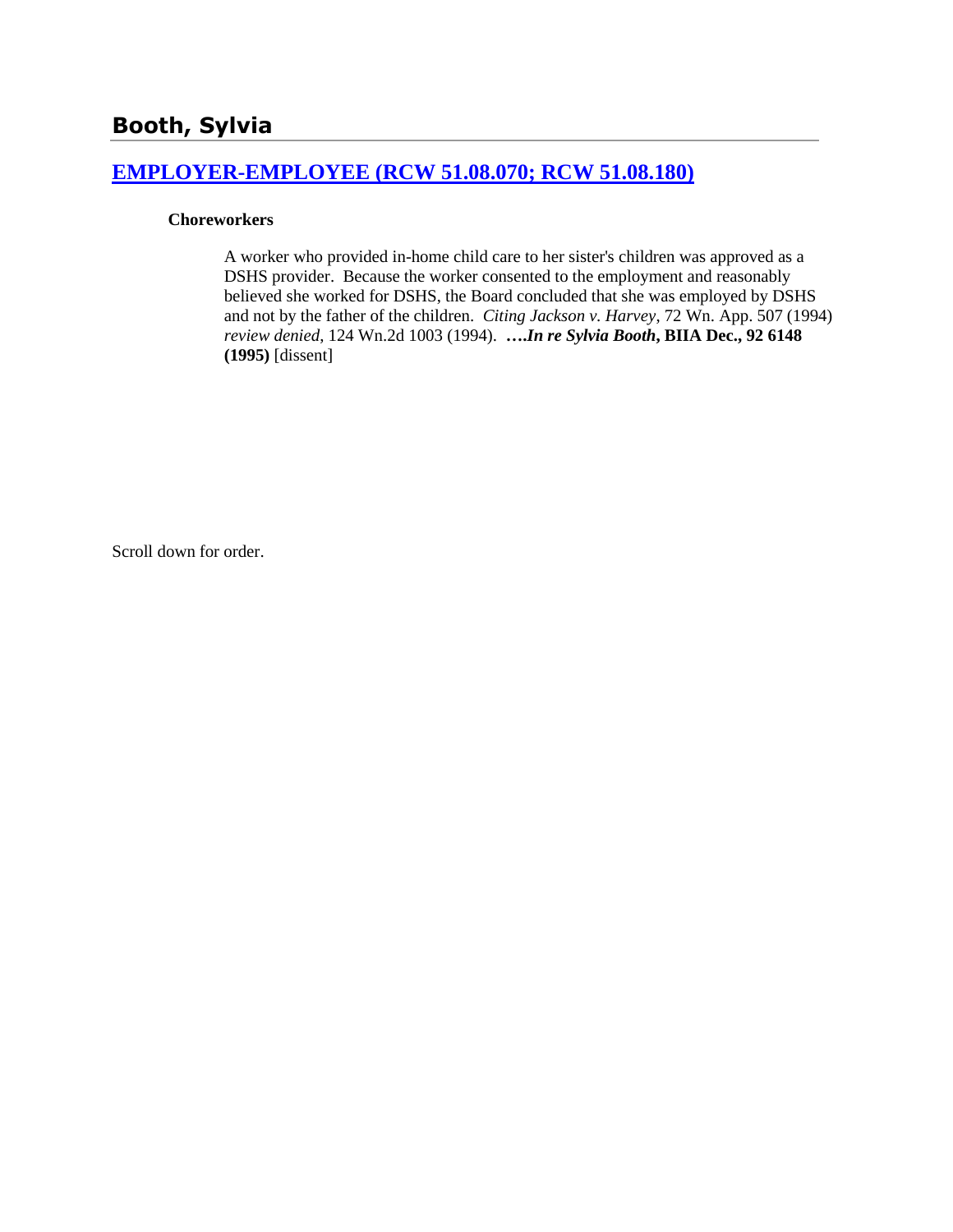## **BEFORE THE BOARD OF INDUSTRIAL INSURANCE APPEALS STATE OF WASHINGTON**

**IN RE: SYLVIA J. BOOTH ) DOCKET NO. 92 6148**

**CLAIM NO. N-575004 ) DECISION AND ORDER**

APPEARANCES:

Claimant, Sylvia J. Booth, by Walthew, Warner, Costello, Thompson & Eagan, P.S., per Kathleen M. Keenan, Thomas A. Thompson, and Timothy B. McGarry

**)**

Employer, Department of Social and Health Services, by The Office of the Attorney General, per Dana Reid, Robert L. Schroeter, and David R. Minikel, Assistants

Department of Labor and Industries, by The Office of the Attorney General, per Amanda J. Goss, and Lynn D.W. Hendrickson, Assistants

Douglas Thorson, Pro Se

This is an appeal filed by the employer, the Department of Social and Health Services (DSHS), on December 21, 1992, from an order of the Department of Labor and Industries dated December 15, 1992, which determined that Sylvia J. Booth was an employee of the Department of Social and Health Services on October 8, 1992, the date of the industrial injury. **AFFIRMED.**

# **PROCEDURAL AND EVIDENTIARY MATTERS**

The Board has reviewed the evidentiary rulings in the record of proceedings. The industrial appeals judge sustained the claimant's objection to questions regarding the claimant's prior felony theft conviction. The industrial appeals judge allowed an offer of proof in colloquy regarding Ms. Booth's prior conviction. We believe Evidence Rule 609(a)(2) allows such questioning for the purposes of impeaching Ms. Booth's credibility. State v. Ray, 116 Wn.2d 531 (1991). We, therefore, overrule Ms. Booth's objection and allow the questions and answers regarding Ms. Booth's prior theft conviction beginning on page 38 of the March 22, 1994 transcript at line 16, through page 39, line 11. However, we will not admit Exhibit 6, the certified copy of the judgment and sentence, since the conviction was elicited from the witness on cross examination. The Board finds that no other prejudicial errors were committed and all other evidentiary rulings are hereby affirmed.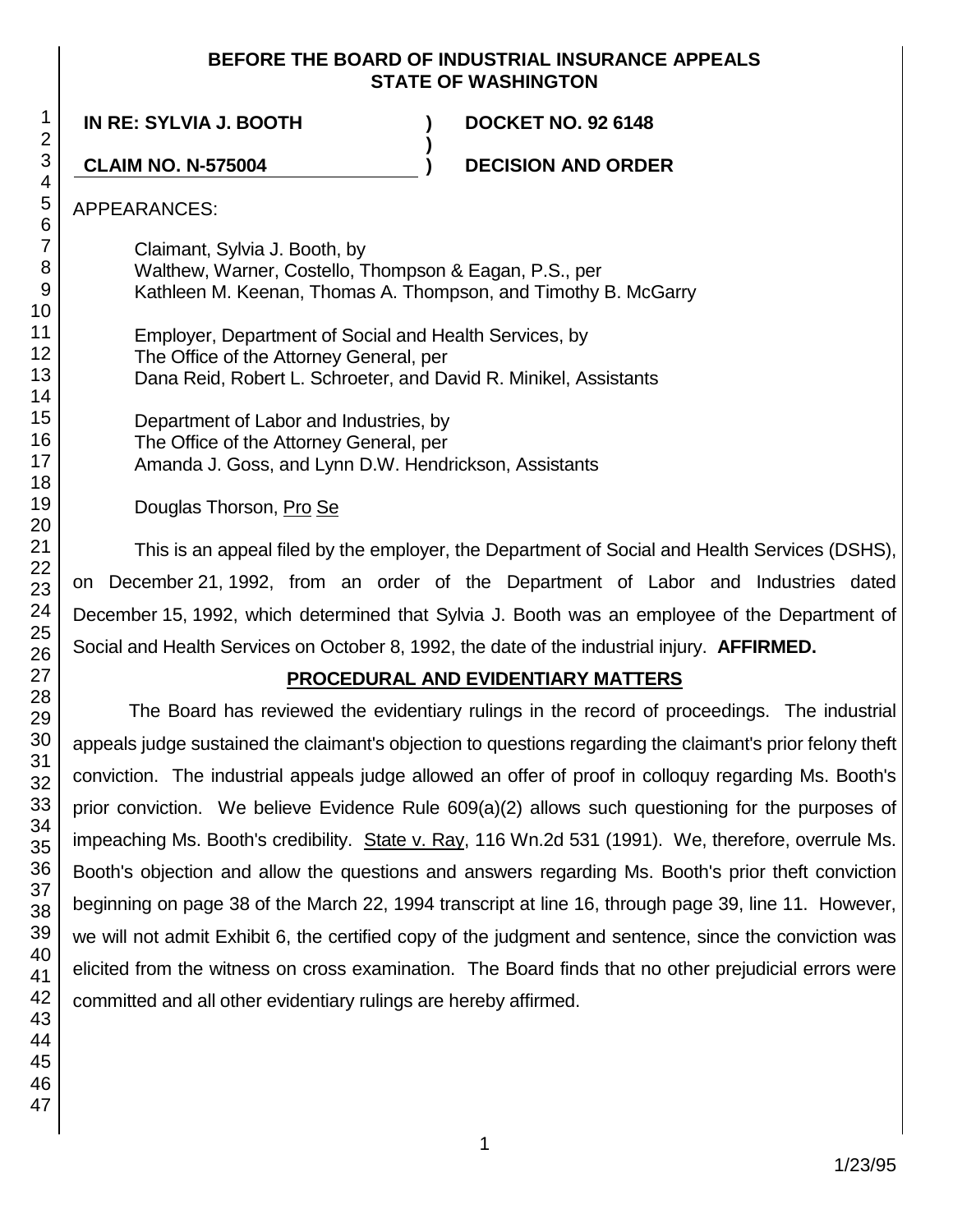### **DECISION**

Pursuant to RCW 51.52.104 and RCW 51.52.106, this matter is before the Board for review and decision on a timely Petition for Review filed by the claimant to a Proposed Decision and Order issued on June 23, 1994, in which the order of the Department dated December 15, 1992, was reversed and the matter remanded to the Department of Labor and Industries to take such further action as is authorized by law.

The issue presented in this appeal is whether Sylvia J. Booth was acting in the course of her employment with the Department of Social and Health Services (DSHS) at the time of injury on October 8, 1992.

Sylvia J. Booth is a 49-year old woman who was injured while providing in-home child care. Douglas Thorson, Ms. Booth's nephew, is the legal custodian of six children. Ms. Booth was providing care for these children at the time of her injury. The children are the grandchildren of Ms. Booth's sister. Ms. Booth was caring for the children, assisting her sister, just prior to her sister's death. Shortly after her sister's death, a DSHS caseworker came to the home and discussed the care of the children with Ms. Booth. These discussions eventually led to Ms. Booth's approval as an in-home child care provider through DSHS.

Ms. Booth and the Department of Labor and Industries believe Ms. Booth was an employee of DSHS at the time of her injury on October 8, 1992. DSHS contends that it is not the employer and that Ms. Booth worked for Douglas Thorson at the time of her injury.

The industrial appeals judge relied on Novenson v. Spokane Culvert, 91 Wn.2d 550 (1979), In re Beryl June Davis, BIIA Dec., 90 3688 (1992), and In re Elizabeth A. Amell, Dckt. No. 89 2974 (August 16, 1991), in determining that no employment relationship existed between Ms. Booth and DSHS. The industrial appeals judge believed that there was little evidence to support any control by DSHS over Ms. Booth's work as an in-home child care provider.

Since we issued our decisions in Davis, and Amell, Division 1 in the Court of Appeals decided the case of Jackson v. Harvey, 72 Wash. App. 507 (1994) Rev. Denied 124 Wn.2d 1003 (1994). We have granted review because we believe when the rationale set forth in Jackson v. Harvey is applied to the facts involving Ms. Booth and her relationship with DSHS, Ms. Booth would be an employee of DSHS at the time of her industrial injury.

In our two prior decisions, In re Beryl June Davis, and In re Elizabeth A. Amell, we determined that the workers were not employees of DSHS. In Davis, we addressed the relationship of DSHS to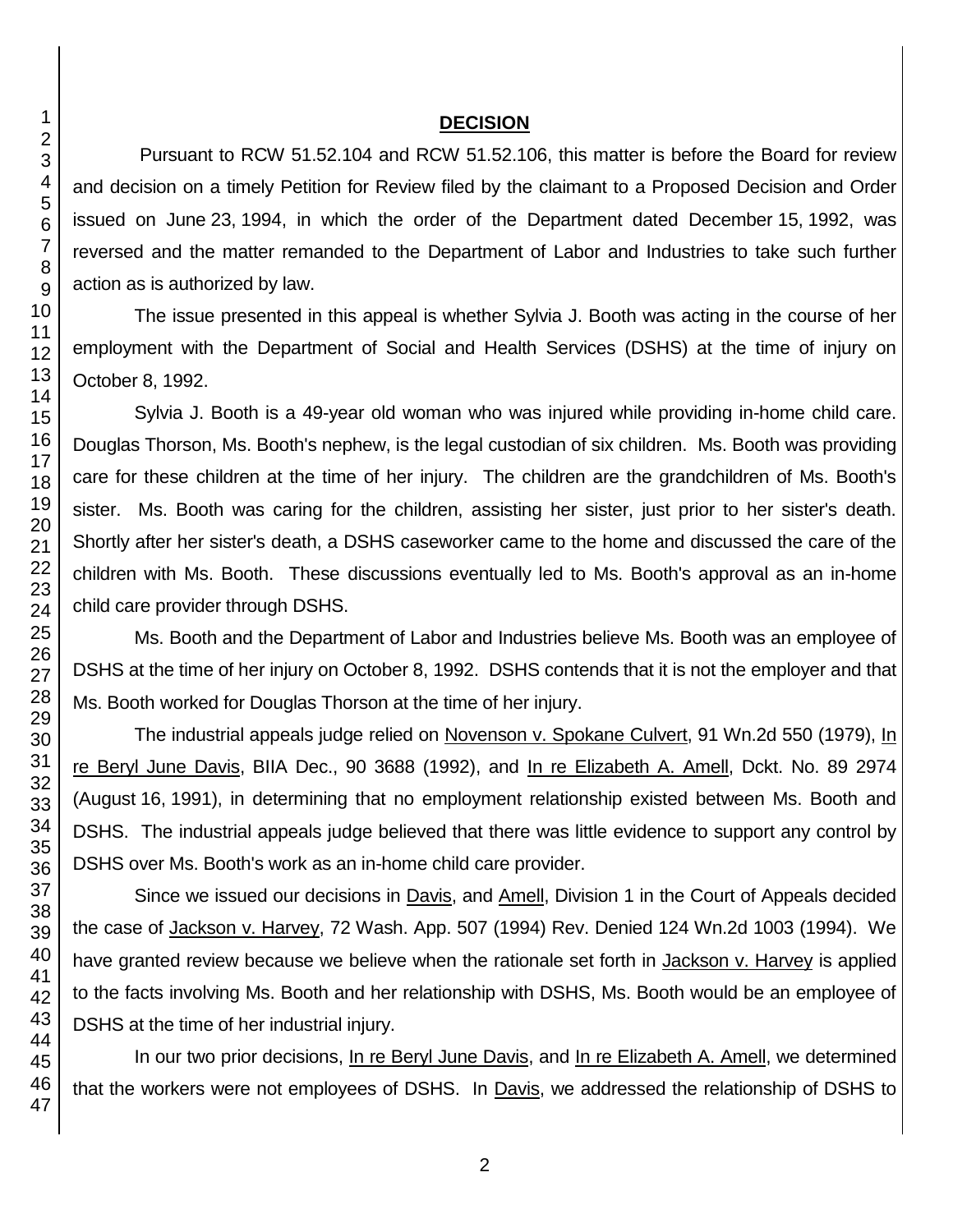chore service workers. In Amell, the claimant was alleging an employment relationship with DSHS as a day care provider. In both Davis and Amell, we focused on the employer's right of control in determining when the employer/employee relationship existed. In doing so, we relied on Novenson v. Spokane Culvert, 91 Wn.2d 550 (1979). In Novenson, the court set forth the test for determining the existence of an employment relationship in industrial insurance cases. Novenson set forth a two-prong test: 1) the employer must have the right to control the worker; and 2) the employee must consent to the employment relationship. In Davis and Amell, we focused on the facts which showed control by the employer over the worker. Our reading of the Court of Appeals decision in Jackson v. Harvey, however, requires more careful attention to the consent prong of the Novenson test.

In Jackson v. Harvey, Jackson, a carpenter, was injured while working on a remodel project in a private home. He had been contacted by a contractor, Harvey, to assist in the remodel project. Harvey had been hired by the homeowners, the Cotterills, to do the remodeling. Harvey requested Jackson to assist in the remodel project because Harvey was behind in the project and needed additional help. However, the arrangement between the Cotterills and Harvey was that the individuals that Harvey found to assist in the remodel project would be employees of the Cotterills and would be paid directly by the Cotterills.

Although Jackson spoke with the Cotterills and was acquainted with the Cotterills prior to beginning work on the home, there was no discussion between the Cotterills and Jackson regarding the nature of the employment relationship. Jackson assumed he was working for Harvey. Jackson was injured on his second day of work on the Cotterills' home.

If Jackson was an employee of Harvey, he would be entitled to industrial insurance coverage. If, on the other hand, Jackson was found to be an employee of the Cotterills, he would be exempted from industrial insurance coverage under the provisions of RCW 51.12.020(2), which provides that any person employed to do gardening, maintenance, repair, remodeling, or similar work in or about the private home of the employer, is excluded from mandatory coverage of the Industrial Insurance Act. The court found that Mr. Jackson was an employee of Harvey, and thus, entitled to the provisions of the Industrial Insurance Act.

The court, in Jackson, focuses on the consent prong of the Novenson test:

In workers' compensation law, however, the existence of the employment relationship affects the rights of the employee as much as the employer. The relationship is an agreement between the two. Therefore, for workers' compensation purposes the consent of the employee in entering the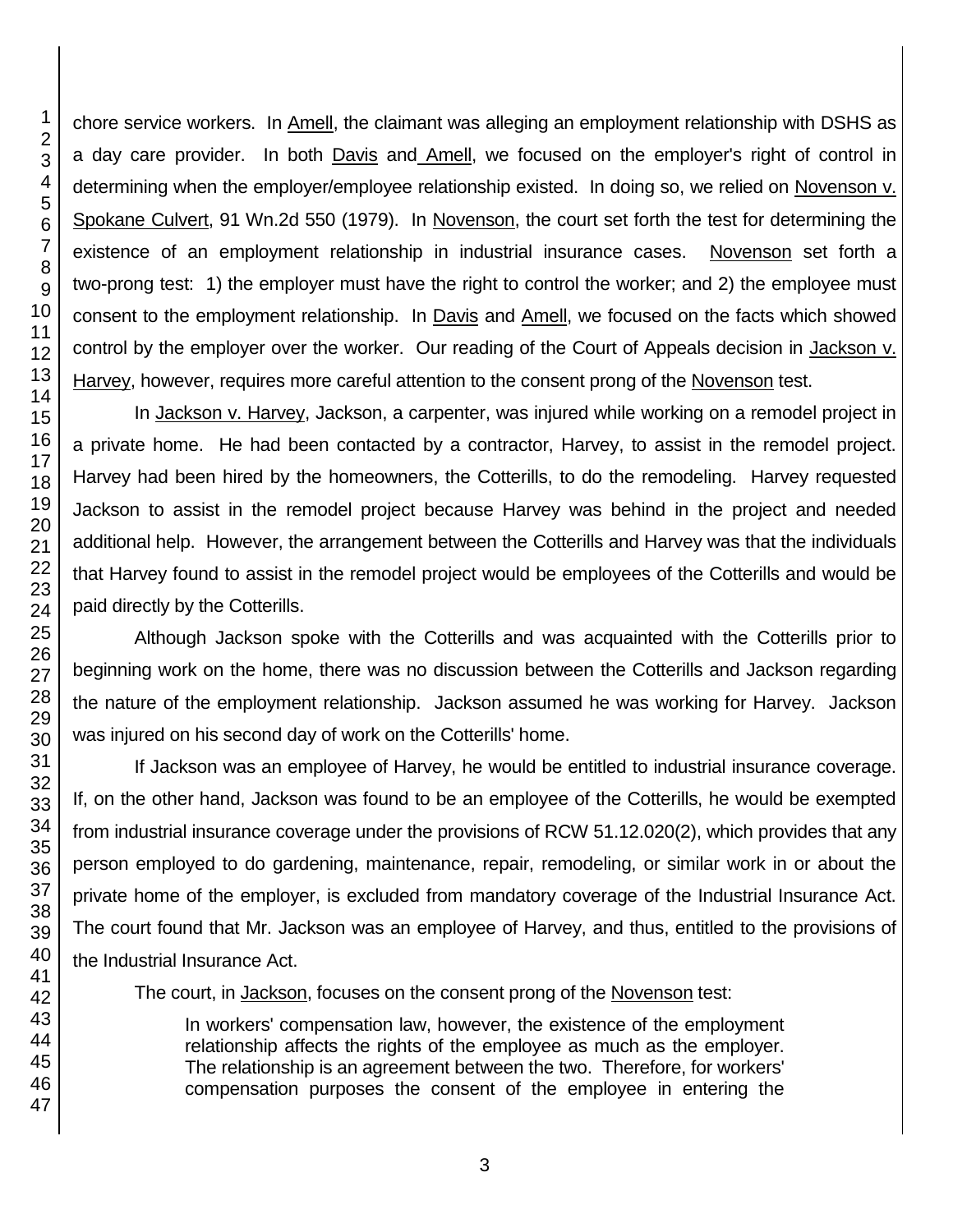relationship becomes crucial in ascertaining whether an employment relationship exists. Novenson, at 555.

Jackson, at 516.

Referring to the facts in Jackson, the court held that an employee who agrees to be employed by a homeowner for home renovation work gives up important statutory insurance benefits and must consent to that employment relationship. Requiring this consent:

> allows the employee an opportunity to make an informed choice about accepting employment for which there is no industrial insurance coverage. Thus, the primary focus is properly on the employee's consent to the employment relationship.

Jackson, at 518.

Finally, the court stated:

We want to emphasize that it is clear from this record and the above facts that Jackson reasonably believed that he worked for Harvey. A worker's bare assertion of belief that he or she worked for this or that employer does not establish an employment relationship. Here, in light of the undisputed facts, any reasonable person in Jackson's position would have believed himself or herself to be working for Harvey. This is an objective determination of the employee's reasonable belief.

Jackson, at 519.

Applying the analysis set forth in Jackson to the facts involving Ms. Booth warrants a finding that Ms. Booth was an employee of DSHS at the time of her injury. The undisputed facts show that Ms. Booth was interviewed by a DSHS employee to determine her qualifications to provide the child care. The facts establish that DSHS controlled payments to Ms. Booth and determined the maximum number of hours she would be compensated in any given month. DSHS employees contacted Ms. Booth periodically, and Ms. Booth contacted DSHS employees from time to time to discuss the care of the children. DSHS prepared Ms. Booth's W-2 tax form, showing the employer as Mr. Thorson, c/o DSHS, and showing DSHS' address. DSHS set the minimum qualifications for Ms. Booth's eligibility to care for the children. Ms. Booth was required to certify to DSHS the hours she worked each month.

Under the Jackson rationale, the focus is on Ms. Booth's consent to the employment and her reasonable belief that she worked for DSHS. We are persuaded that the facts in this record are sufficient to show an objective basis for Ms. Booth's reasonable belief that DSHS was her employer. The facts in this record demonstrate more than Ms. Booth's bare assertion or belief that she worked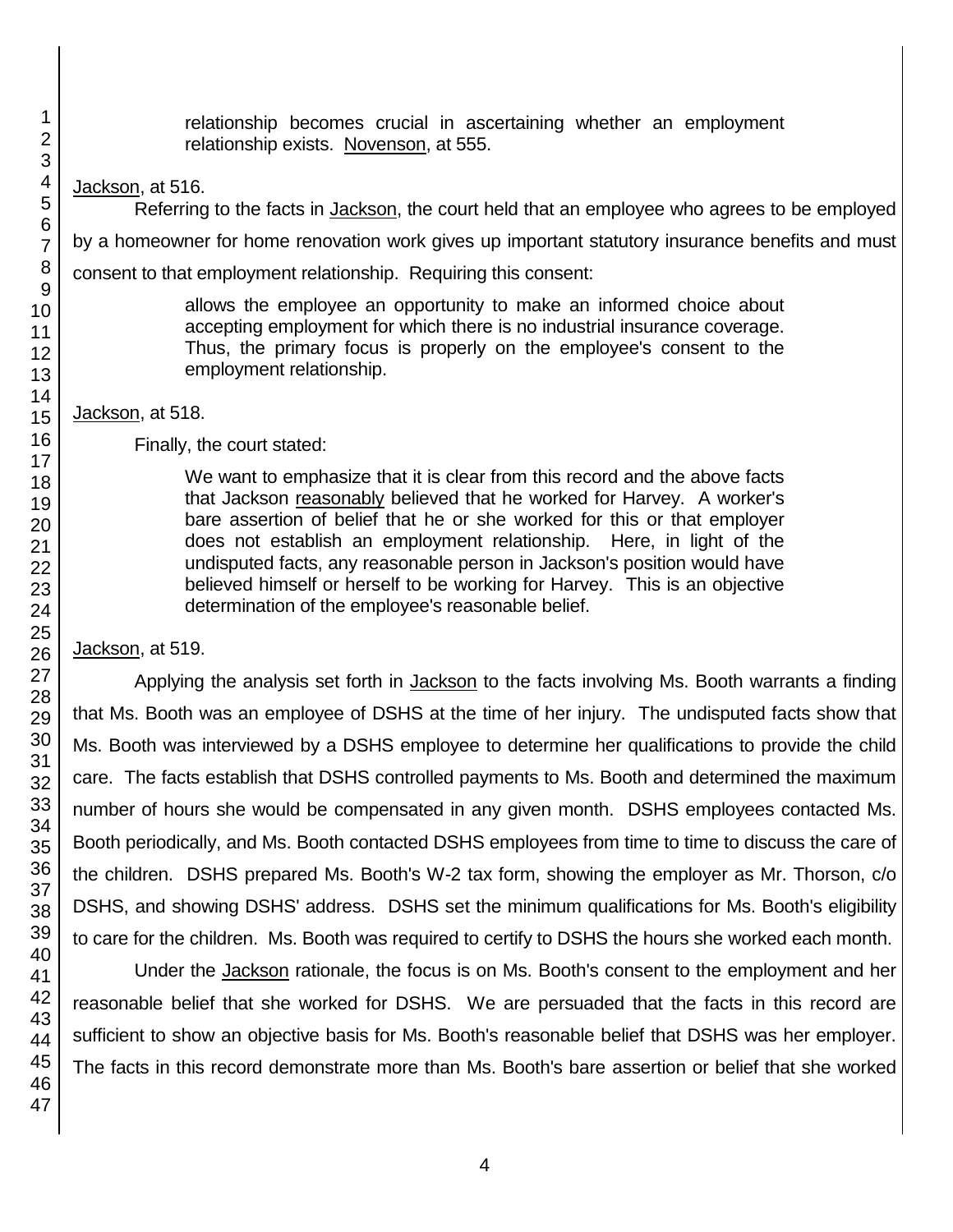for DSHS. We are persuaded that the undisputed facts in this record would lead a reasonable person in Ms. Booth's position to believe she was working for DSHS. $^1$ 

After consideration of the Proposed Decision and Order, the Petition for Review filed thereto, and the Department of Social and Health Services' Response to the Claimant's Petition for Review, we are persuaded that the Department order issued on December 15, 1992, which determined that Ms. Booth was an employee of the Department of Social and Health Services on the date of her industrial injury of October 8, 1992, is correct and should be affirmed.

# **FINDINGS OF FACT**

1. On October 16, 1992, the claimant, Sylvia J. Booth, filed an application for benefits with the Department of Labor and Industries, alleging an industrial injury on October 8, 1992, in the course of her employment with the Department of Social and Health Services. On November 20, 1992, the Department of Labor and Industries issued an order allowing the claim and providing for benefits.

On December 3, 1992, the Department of Social and Health Services filed a protest and request for reconsideration with the Department of Labor and Industries from the order dated November 20, 1992. On December 15, 1992, the Department of Labor and Industries issued an order determining that the claimant was an employee of the Department of Social and Health Services on the date of injury, October 8, 1992.

On December 21, 1992, the Department of Social and Health Services filed a Notice of Appeal with the Board of Industrial Insurance Appeals from the order of the Department of Labor and Industries dated December 15, 1992. On January 13, 1993, the Board issued its order granting the appeal, assigning Docket 92 6148, and directing that further proceedings be held on the issues raised in the Notice of Appeal.

- 2. In May 1991, Sylvia J. Booth began providing in-home child care for six children living in the home of Douglas Thorson. Ms. Booth did not consent to work for Mr. Douglas Thorson as a child care provider in his home.
- 3. Ms. Booth was contacted by the Department of Social and Health Services to determine her qualifications to provide child care. Ms. Booth was interviewed by an employee of the Department of Social and Health Services. The Department of Social and Health Services determined the amount of compensation paid to Ms. Booth and determined the maximum

l

<sup>&</sup>lt;sup>1</sup> We wish to distinguish this case from the decision in the matter of In re Linda J. Bromley, Dckt. Nos. 93 3892 and 93 5100 (January 23, 1995), where we reached the opposite result. Ms. Bromley was a community options program entry system (COPES) worker. The factual pattern was substantially different than in Ms. Booth's case. Even though DSHS supervised the COPES program its involvement with Ms. Bromley was substantially different. Applying the test of Jackson v. Harvey, 72 Wash. App. 507 (1994) does not lead to a conclusion that Ms. Bromley could not have reasonably believed that she was an employee of DSHS.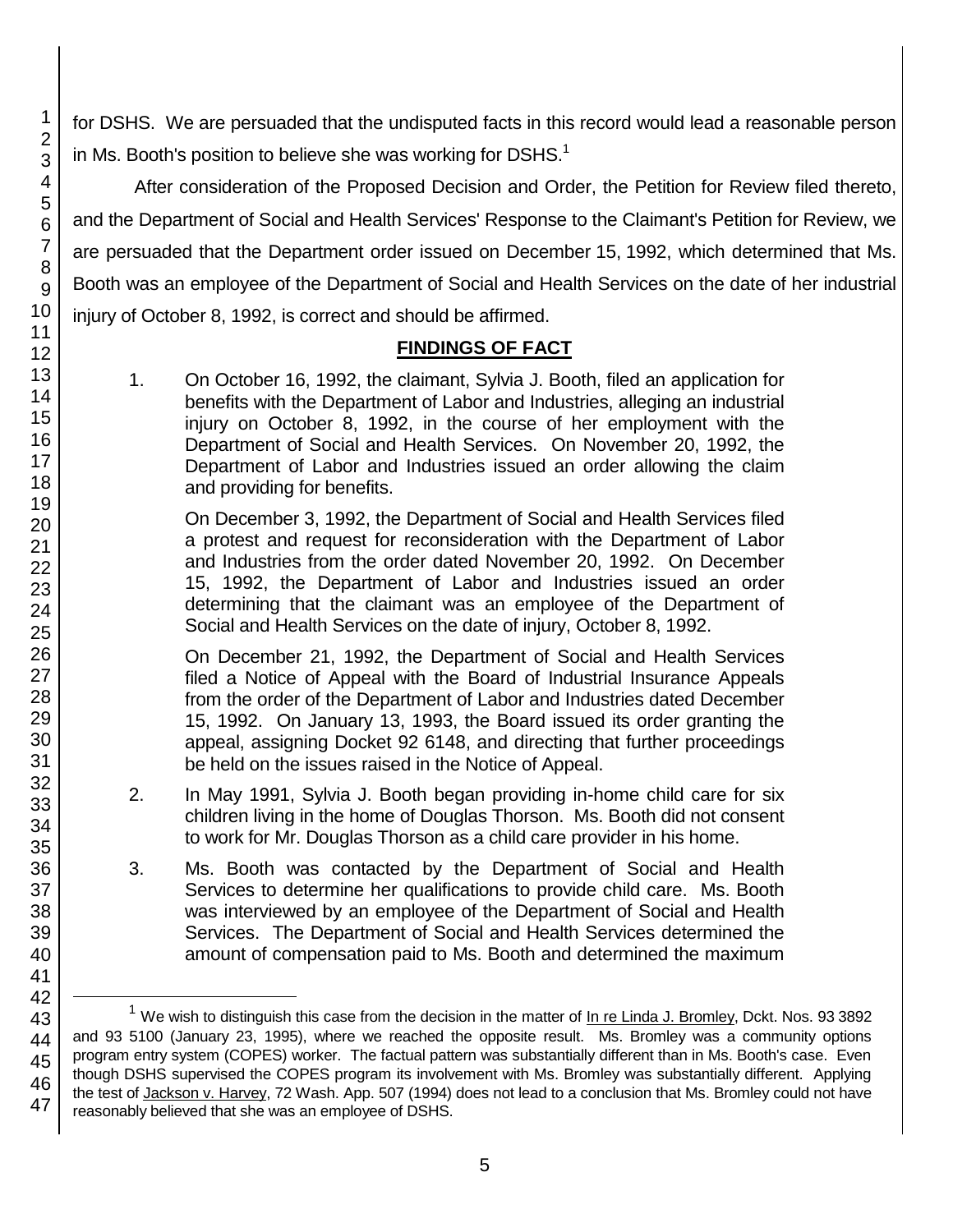number of hours she would be compensated. The Department of Social and Health Services periodically contacted Ms. Booth regarding the care of the children. Ms. Booth periodically contacted a case worker for the Department of Social and Health Services regarding care of the children. The Department of Social and Health Services set the minimum qualifications for Ms. Booth's eligibility to care for the children. Ms. Booth was required to certify her hours worked each month to the Department of Social and Health Services. The Department of Social and Health Services prepared Ms. Booth's W-2 tax form.

- 4. Ms. Booth reasonably believed she was an employee of the Department of Social and Health Services at the time of her injury of October 8, 1992.
- 5. Ms. Booth was injured on October 8, 1992, in the course of her employment with the Department of Social and Health Services while providing in-home child care. Ms. Booth suffered multiple contusions when she was attacked by a 17-year-old child under her care.

# **CONCLUSIONS OF LAW**

- 1. The Board of Industrial Insurance Appeals has jurisdiction over the parties and the subject matter of this appeal.
- 2. On October 8, 1992, Sylvia J. Booth was an employee of the Department of Social and Health Services as an in-home child care provider.
- 3. The order of the Department of Labor and Industries dated December 15, 1992, determining that Ms. Booth was an employee of the Department of Social and Health Services on October 8, 1992, the date of injury, is correct and is affirmed.

It is so ORDERED.

Dated this 23rd day of January, 1995.

## BOARD OF INDUSTRIAL INSURANCE APPEALS

/s/  $\,$ 

S. FREDERICK FELLER Chairperson

/s/  $\,$ 

FRANK E. FENNERTY, JR. Member

# **DISSENT**

This is one of two cases currently before the Board in which government reimbursement for personal services provided to disabled or welfare eligible individuals has given rise to assertions of an employer-employee relationship between a provider and the Department of Social and Health Services (DSHS). The other case is In re Linda J. Bromley, Dckt. Nos. 93 3892 and 93 5100. In both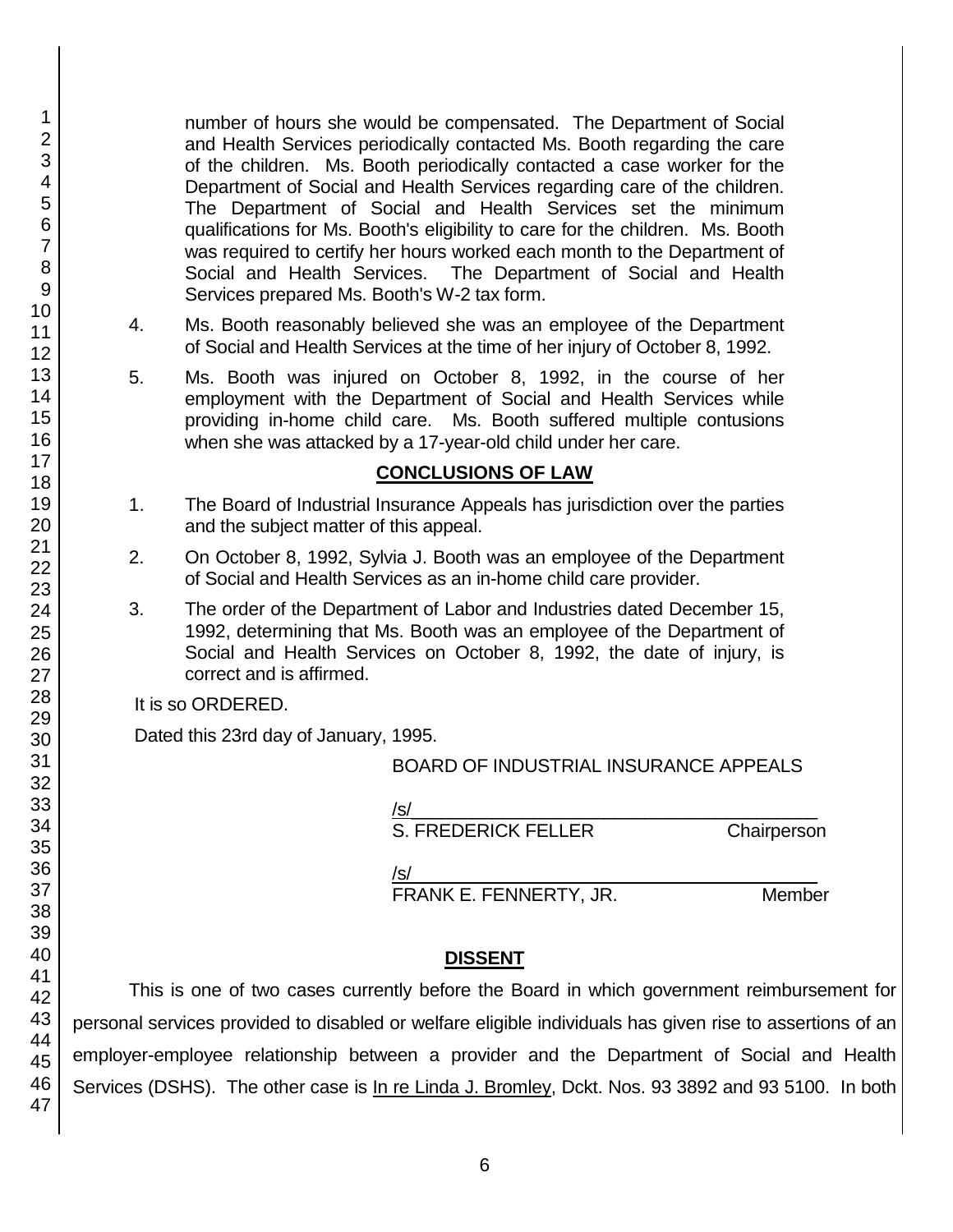cases, DSHS lacked authority to hire a worker outside of the provisions of the Public Employment Act, RCW 41.06. In both cases, DSHS acted to monitor publicly funded social service programs. The injured workers provided personal services to individual employers who controlled hiring, firing, the manner and timing of when services were provided, the ultimate number of hours worked, and the ultimate rate of pay. DSHS performance regulations governed eligibility for reimbursement, not eligibility for the employment in general. I am concerned that we do not lose sight of the distinction between governmental oversight of social service programs and the exercise of control over individual activities in an employment setting.

I disagree with the outcome of this appeal because the majority disregards the provisions of the Public Employment Act and takes an overbroad view of the impact of the decision in Jackson v. Harvey. In my opinion, Ms. Booth is a domestic servant employed by Douglas Thorson to provide inhome child care for dependent children in his custody. As such, she is exempted from coverage under the Industrial Insurance Act. RCW 51.12.020(1).

RCW 43.20A.050 provides that the secretary of the Department of Social and Health Services (DSHS) may hire or appoint DSHS employees only to the extent permitted by the state Public Employment Act. That act requires that "all appointments and promotions to positions . . . in the state shall be made on the basis of policies hereinafter specified." RCW 41.06.010. Applicants for employment with the state must demonstrate minimum qualifications for a job classification established by the Department of Personnel or fall within an exemption from the Public Employment Act as enumerated in RCW 41.06.070.

Ms. Booth claims to have been employed by DSHS as an in-home child care provider. There is no legal job classification for state employment as a child care provider in a private home. There is no statutory exemption for such hiring. Neither DSHS nor any employee acting on its behalf had the authority to enter into an employment contract with Ms. Booth.

Had DSHS or any of its employees extended an offer of employment to Ms. Booth in disregard of the provisions of the Public Employment Act, such an offer would have exceeded the statutory authority of the agency. Acts which are beyond certainty that failure to apply equity at this level would only result in its application at a higher level.

I am unaware of any factually similar case compelling us to ignore the dictates of the Public Employment Act in order to establish coverage for a worker under the Industrial Insurance Act. Setting aside my concern about this decision's disregard for the provisions of the Public Employment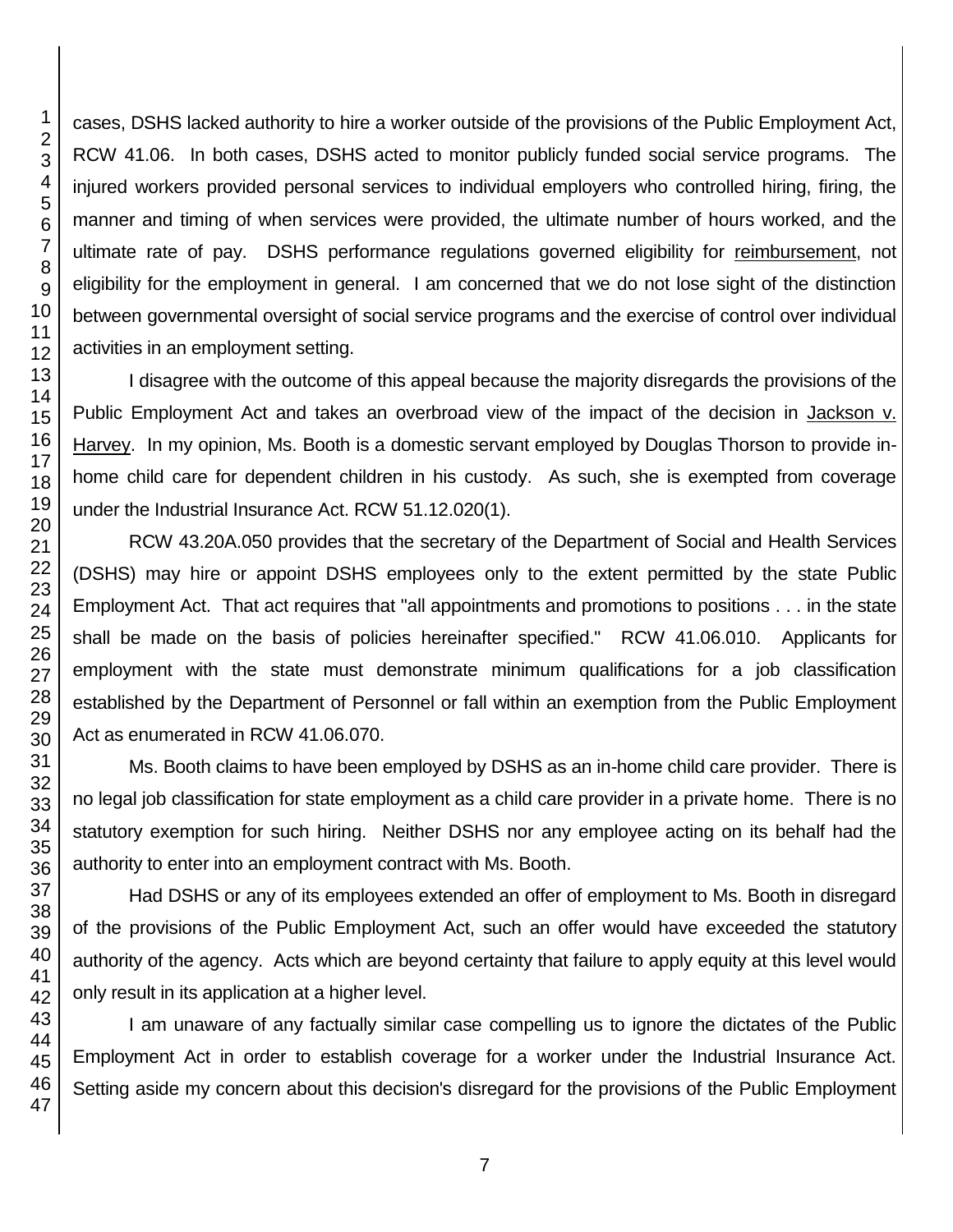Act, I believe that DSHS met its initial burden of showing that Ms. Booth was not an employee. Ms. Booth did not, in my opinion, overcome that showing. The elements necessary to establish an employment relationship were set forth in Novenson v. Spokane Culvert, 91 Wn.2d 550, 553, 588 P.2d 1174 (1979):

> For purposes of [workers'] compensation, an employment relationship exists only when: (1) the employer has the right to control the servant's physical conduct in the performance of his duties, and (2) there is consent by the employee to this relationship. Marsland v. Bullitt Co., 71 Wn.2d 343, 428 P.2d 586 (1967); Fisher v. Seattle, 62 Wn.2d 800, 384 P.2d 852 (1963). The right of control is not the single determinative factor in Washington. A mutual agreement must exist between the employee and the employer to establish an employee-employer relationship.

Because of the majority opinion's emphasis on employee consent, I will address that prong of the Novenson test first. The majority asserts that the holding in Jackson v. Harvey requires us to abandon the requirement of mutuality of consent described in Novenson v. Spokane Culvert in favor of an emphasis on employee consent. I disagree. I believe that the holding in Jackson v. Harvey is specific to the circumstance where an employer claims that a relationship exists and the alleged employee denies it.

The majority opinion oversimplifies the factual setting in Jackson v. Harvey. The contractor, Harvey, was related to the homeowner, Cotterill. Cotterill's home remodelling project was one of two job sites where Harvey employed Jackson. On the other job site, Jackson was unquestionably Harvey's employee and subject to coverage under the Industrial Insurance Act. Harvey paid Jackson for both jobs. Only after Jackson was injured at Cotterill's home did the question of covered versus non-covered employment arise. Only after Jackson was injured did Cotterill claim to be his employer. By doing so, Cotterill attempted to preempt any workers' compensation claim against his relative, Harvey, while himself enjoying the protection of RCW51.12.020, which exempts from coverage any person "employed to do . . . repair, remodeling, or similar work about the private home of the employer."

The facts of Jackson v. Harvey are similar to those in Smick v. Burnup & Sims, 35 Wn. App. 276 (1983), in which the appellate court also explored the consent prong of the Novenson test in the context of an employer attempting to impose a relationship on a worker. In that case, Smick made a personal injury claim against Burnup & Sims. Burnup & Sims raised the existence of an employment relationship as a bar to Smick's personal injury action. In Smick, as in Jackson v. Harvey, the court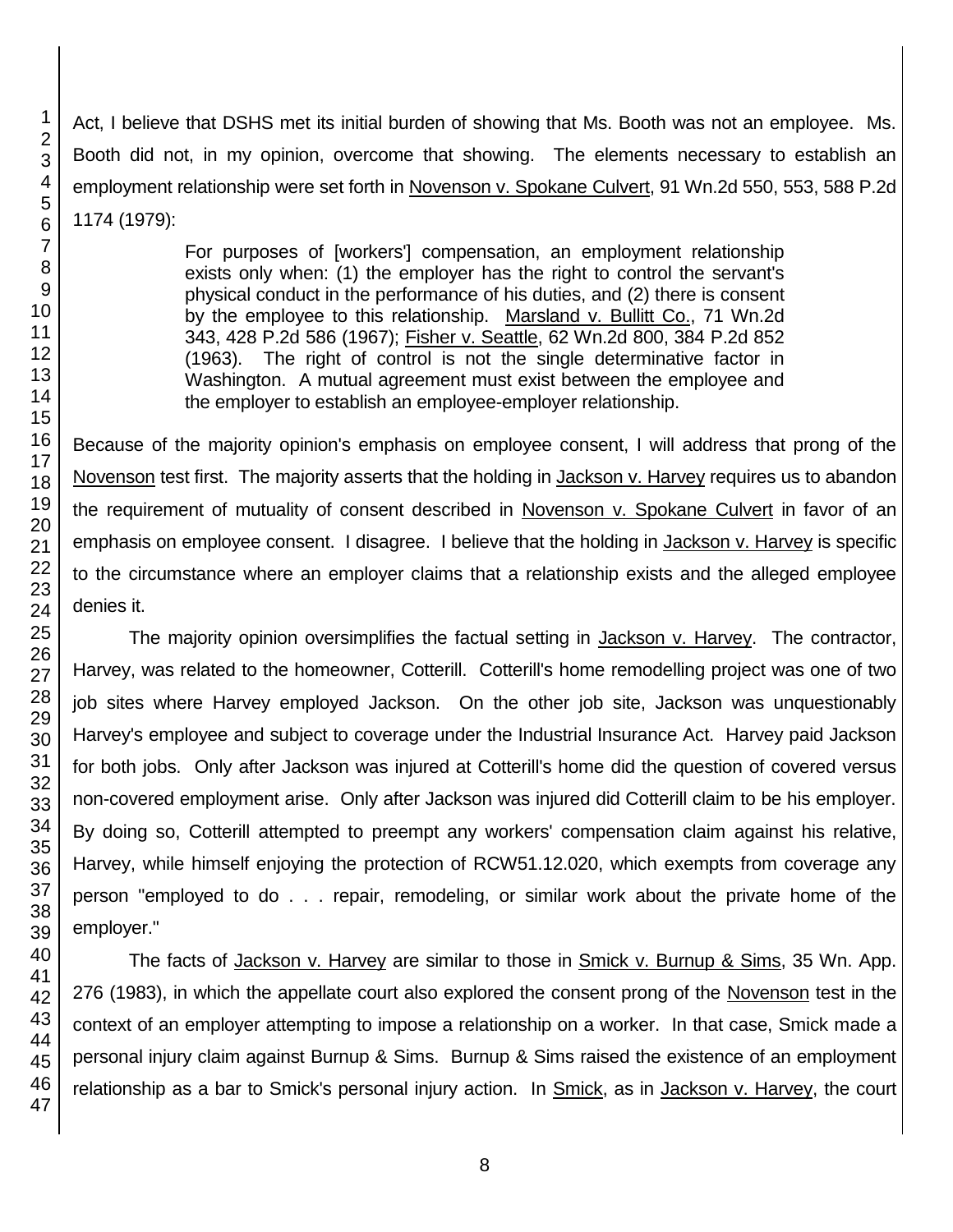had to look closely at employee consent because the employer's consent was already a matter of record. The employee's state of mind was the only undetermined fact. The court's finding that there was no employee consent to the relationship meant the mutuality required by Novenson did not exist.

In Jackson v. Harvey, Jackson could not consent to an employment relationship with Cotterill because he was unaware that Harvey acted in dual capacities in hiring him. Because Jackson's knowledge of the facts was limited, his ability to consent was limited. The necessary mutuality between Jackson and Cotterill did not exist. Harvey's actions controlled the information available to Jackson. He had an admitted employment relationship with Jackson. The court's conclusion that the employment relationship extended to the work which Jackson performed on the Cotterill home was appropriate to that particular set of facts. The Jackson court stated, at 519:

> We want to emphasize that it is clear from this record and the above facts that Jackson reasonably believed that he worked for Harvey. A worker's bare assertion of belief that he or she worked for this or that employer does not establish an employment relationship. Here, in light of the undisputed facts, any reasonable person in Jackson's position would have believed himself or herself to be working for Harvey. This is an objective determination of the employee's reasonable belief.

To extend the decision in Jackson v. Harvey beyond its peculiar fact setting, as the majority opinion in this case does, improperly makes employee consent the controlling factor even where the employer is not attempting to force the relationship on an unwilling worker. This is completely at odds with the spirit and language of Novenson, which requires the finder of fact to look to the intent of both parties in determining the existence of an employment relationship.

The record in the present appeal reveals that there was no mutuality of consent between DSHS and Ms. Booth. DSHS could not legally give such consent and Ms. Booth's belief that she had consented to employment with DSHS was not reasonable. In assessing the reasonableness of Ms. Booth's belief, the majority actually engages in a discussion of those elements traditionally associated with the remaining prong of the Novenson test--control. The majority characterizes a number of DSHS's actions as exercises of control over Ms. Booth. In fact, a review of the facts suggests that DSHS's control was limited to the administration of various social service programs serving Mr. Thorson and the Ackerman children.

DSHS, through Child Protective Services (CPS), placed the Ackerman children in the protective care of their grandmother, Ms. Booth's late sister. CPS oversight of the placement required continued contact between the family and the assigned caseworker, Ms. Mills. With the illness and death of Ms.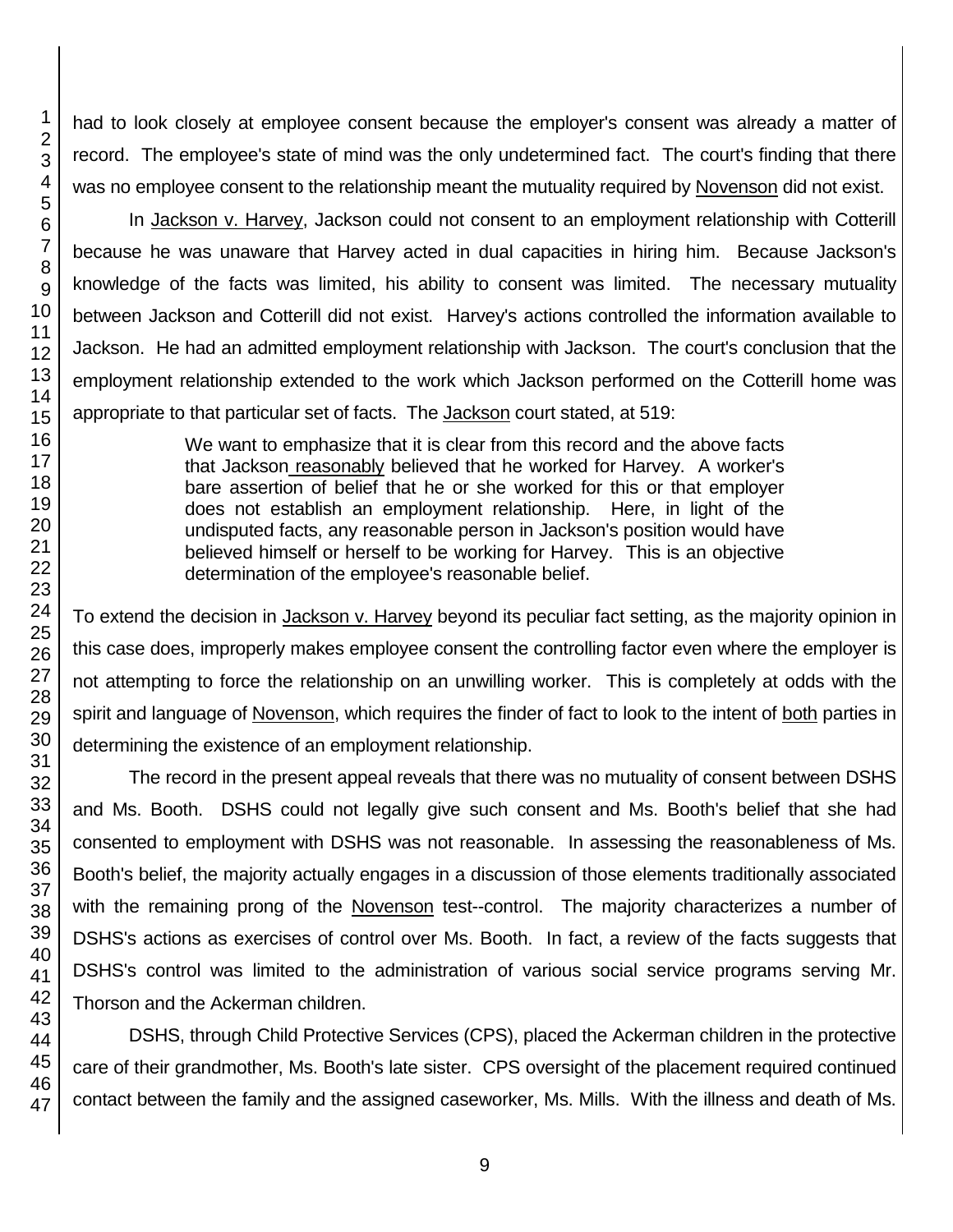Booth's sister, CPS had to find an alternative custodial setting. Custody was assigned to the children's uncle, Mr. Thorson. Unlike his mother, Mr. Thorson was not able to be at home all day to supervise the children. Ms. Booth had already begun caring for the children during his daily absence when the CPS caseworker volunteered to determine whether the family was eligible for child care expense reimbursement.

Reimbursement for child care expenses was available pursuant to RCW 74.12.340 and WAC 388-15-170, governing payments to guardians of children eligible for AFDC grants. As required by WAC 388-15-170(7) and (8), DSHS explored Ms. Booth's suitability as a relative providing child care to be eligible for reimbursement. Per the applicable WAC, DSHS required the claimant and Mr. Thorson to submit proof of hours worked to substantiate entitlement to reimbursement. Mr. Thorson received payment from DSHS and he, in turn, paid Ms. Booth. Mr. Thorson could have received child care services from any provider who met the regulatory guidelines. He chose to continue using his aunt's services. He could pay her more for her services than the amount he was reimbursed by DSHS. He chose not to. Mr. Thorson established Ms. Booth's wages, hours, and conditions of employment. Ms. Booth and Mr. Thorson regularly communicated about the care Ms. Booth was providing, and her daily plan. Mr. Thorson had the authority to direct the claimant's activities, and even to fire her if he was not satisfied with the care she gave the Ackerman children. DSHS's"approval" of Ms. Booth was not tantamount to a hiring. No DSHS representative ever provided the claimant with a personnel form, directed her activities, reviewed her performance, or referred to her as a DSHS employee. Any reference to Ms. Booth as an "employee" was in the context of Mr. Thorson being the "employer." Nor was the fact that DSHS acted as a tax agent dispositive. Providing Ms. Booth with a W-2 form was an accounting service to Mr. Thorson. It was not an assumption of the role of employer by DSHS.

The majority characterizes CPS's authority to remove the children from Mr. Thorson's home if child care arrangements proved unsuitable as equivalent to authority to fire Ms. Booth. In fact, CPS had the authority to revoke placement if any circumstance of the setting violated its standards for the protection of the children. This would be true even if DSHS were not reimbursing Mr. Thorson for child care expenses. Based on this record, one can properly conclude that DSHS's continuing role in the lives of Mr. Thorson and the Ackerman children was to monitor compliance with eligibility standards for the receipt of public assistance in the form of child care expense reimbursement and to provide continued oversight of the CPS placement of the children.